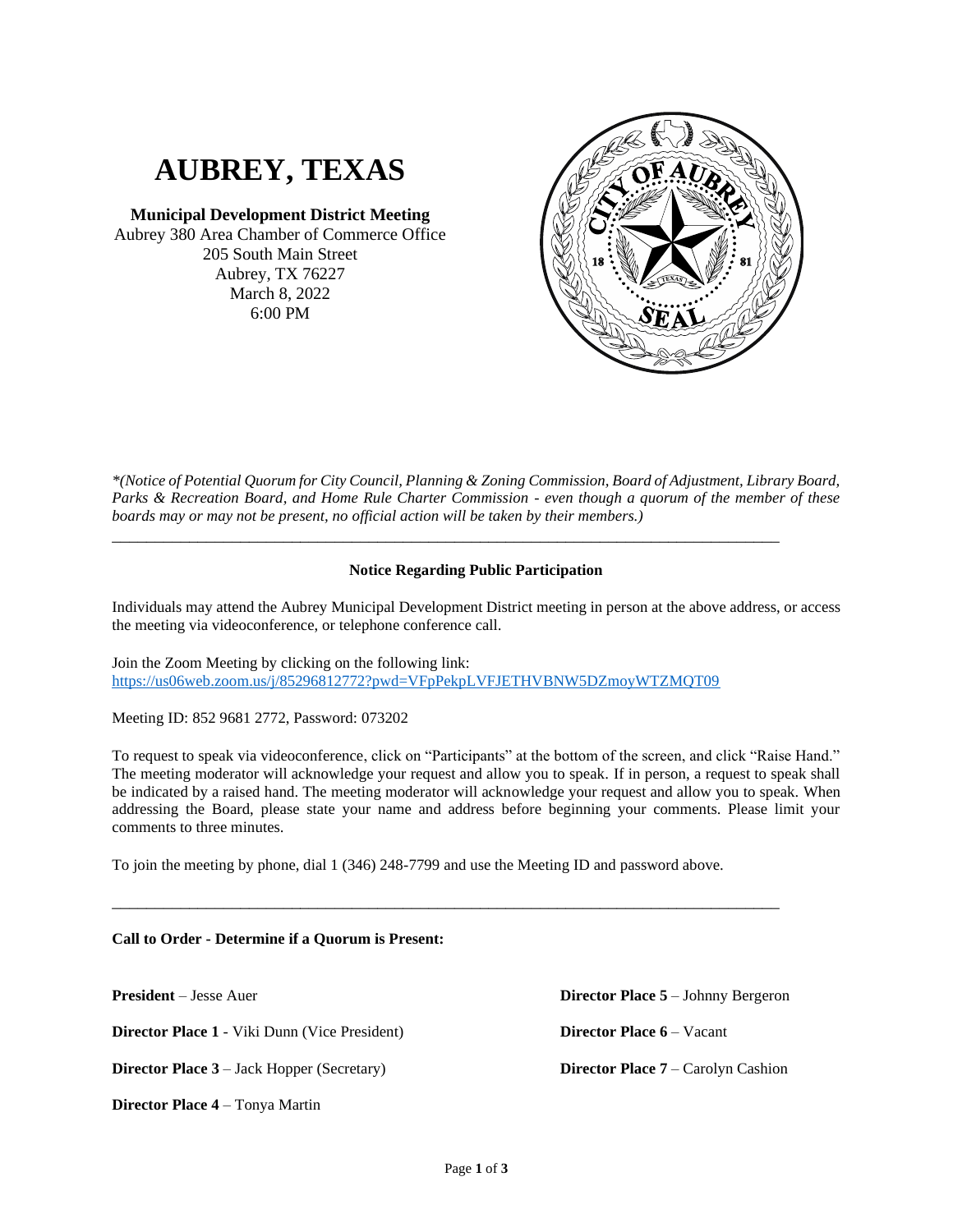**Invocation & Pledge of Allegiance:** *Pledge of Allegiance to the Texas Flag - "Honor the Texas flag; I pledge allegiance to thee, Texas, one state, under God, one, and indivisible."*

**Community Announcements:** Items of community interest may include: recognizing Citizens and Staff for outstanding contributions to the community, a reminder about an upcoming event that is organized or sponsored by the governing body, and announcements of an imminent threat to public safety that has arisen after the posting of this agenda.

**Citizen Input:** Any person may address the Board. If your concern is an agenda item on this agenda, you may wait until the discussion on that item if you wish. Please state your name and address, and you will have three minutes to speak. No discussion or action may be taken at this meeting on any item not listed on the agenda, other than to make statements of factual information or recite existing policy in response to a citizen's inquiry.

**Consent Items:** Items placed on the Consent Agenda are considered routine in nature and non-controversial. The Consent Agenda can be acted upon in one motion. Items may be removed from the Consent Agenda by the request of Board Members or staff. Consideration and action on the following:

- 1. Minutes of the following Board of Directors Meeting(s) [\(Document\)](https://www.dropbox.com/s/lbphyx43yii19e6/2022%2003%2008%20Item%201.pdf?dl=0):
	- a. January 11, 2022 Regular Meeting
	- b. January 19, 2022 Special Called Meeting
	- c. February 8, 2022 Regular Meeting
- 2. Executive Director's Report [\(Document\)](https://www.dropbox.com/s/c5hkgs2zctb993w/2022%2003%2008%20Item%202.pdf?dl=0)
- 3. Monthly financial report [\(Document\)](https://www.dropbox.com/s/25660ppesa8xuba/2022%2003%2008%20Item%203.pdf?dl=0)
	- a. January 2022 financial report

**Old Business:** These are unresolved items carried over from previous meetings.

- 4. Consider and action regarding a request by the Aubrey Area Chamber of Commerce to extend its lease at 205 South Main Street, Aubrey, TX 76227. [\(Document\)](https://www.dropbox.com/s/m4sjjzv6srzg2nq/2022%2003%2008%20Item%204.pdf?dl=0)
- 5. Consideration and action regarding projects and funding partnerships for downtown TXDOT projects. [\(Document\)](https://www.dropbox.com/s/rysgl14icx00w7e/2022%2003%2008%20Item%205.pdf?dl=0)

**New Business:** New items previously requested by Board Members, City Staff, or Citizens for consideration by the Board.

- 6. Consideration and action on amending the FY2022 AMDD budget regarding office supplies and other officerelated needs. [\(Document\)](https://www.dropbox.com/s/eofr2tcd5tbdg9l/2022%2003%2008%20Item%206.pdf?dl=0)
- 7. Consideration and action on amending the 2022 administrative agreement between the City of Aubrey and the Aubrey Municipal Development District. (Document)

**Future Agenda Requests:** Board Members, City Staff, and Citizens may request items to be included on future agendas. Discussion is limited to what the request is for, and if and when the item can be put on a future agenda.

**----------------------------------------------------------------------------------------------------------------------------**

#### **\*\*\*EXECUTIVE SESSION\*\*\***

*In accordance with Texas Government Code, Section 551.001, et seq., the Aubrey Municipal Development District will recess into Executive Session (closed meeting) to discuss the following:*

- a) **Section 551.087 Economic Development Negotiations.** To discuss or deliberate regarding commercial or financial information that the City has received from a business prospect that the City seeks to have locate, stay, or expand in or near the territory of the City and with which the City is conducting economic development negotiations; and/or to deliberate the offer of a financial or other incentive to the business prospect:
	- i. A business relocation prospect (a).
	- ii. A business relocation prospect (b).